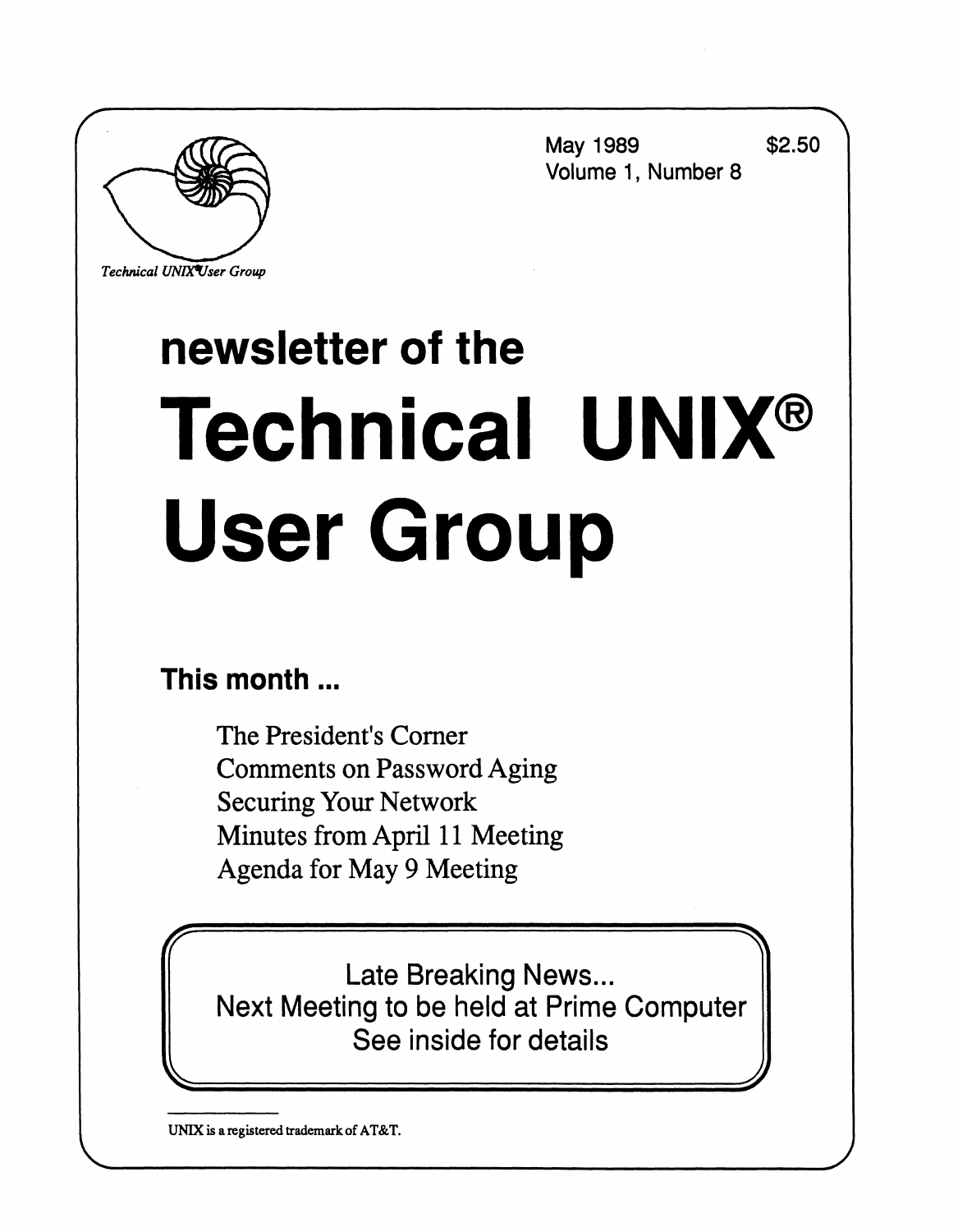# **Your article could go here!**

## **Become an active member of the Technical**

## **UNIX User group and submit your**

**newsletter article today.** 

### **Group Information**

The Technical Unix User Group meets at 7:30 pm the second Tuesday of every month, except July and August. The newsletter is mailed to all paid up members 1 week prior to the meeting. Membership dues are \$20 annually and are due at the October meeting. Membership dues are accepted by mail and dues for new members will be pro- $r^{\prime}$  :  $\qquad$   $\gamma$  ly.

#### **The Exocutive**

| President:                | <b>Gilbert Detillieux</b>   | 261-9146 |
|---------------------------|-----------------------------|----------|
| <b>Vice President:</b>    | Vacant                      |          |
| Treasurer:                | <b>Gilles Detillieux</b>    | 261-9146 |
| Secretary:                | Susan Zuk (W) 786-8483      |          |
| <b>Newsletter Editor:</b> | Darren Besler (W) 934-5475  |          |
| <b>Membership Sec.:</b>   | Pat Macdonald (W) 474-9870  |          |
| Information:              | Gilbert Detillieux 261-9146 |          |
|                           | (or) Susan Zuk (W) 786-8483 |          |

**Technical UNIX User Group P.O. Box 130 Saint-Boniface, Manitoba R2H 3B4** 

### **Copyright Policy and Disclaimer**

This newsletter is ©opyrighted by the Technical UNIX User Group. Articles may be reprinted without permission as long as the original author and the Technical UNIX User Group are given credit.

The Technical UNIX User Group, the editor, and contributors of this newsletter do not assume any liability for any damages that may occur as a result of information published in this newsletter.

# **ANNOUNCEMENT...**

#### **Meeting Location Change:**

The May meeting location will be hosted by Matt Binnie at Prime Computer of CanadaLtd., Suite 808- 240 Graham Ave (Cargill Building). In order to get into the building you will have to buzz the security guard. Upon entering the building you will then be required to sign-in.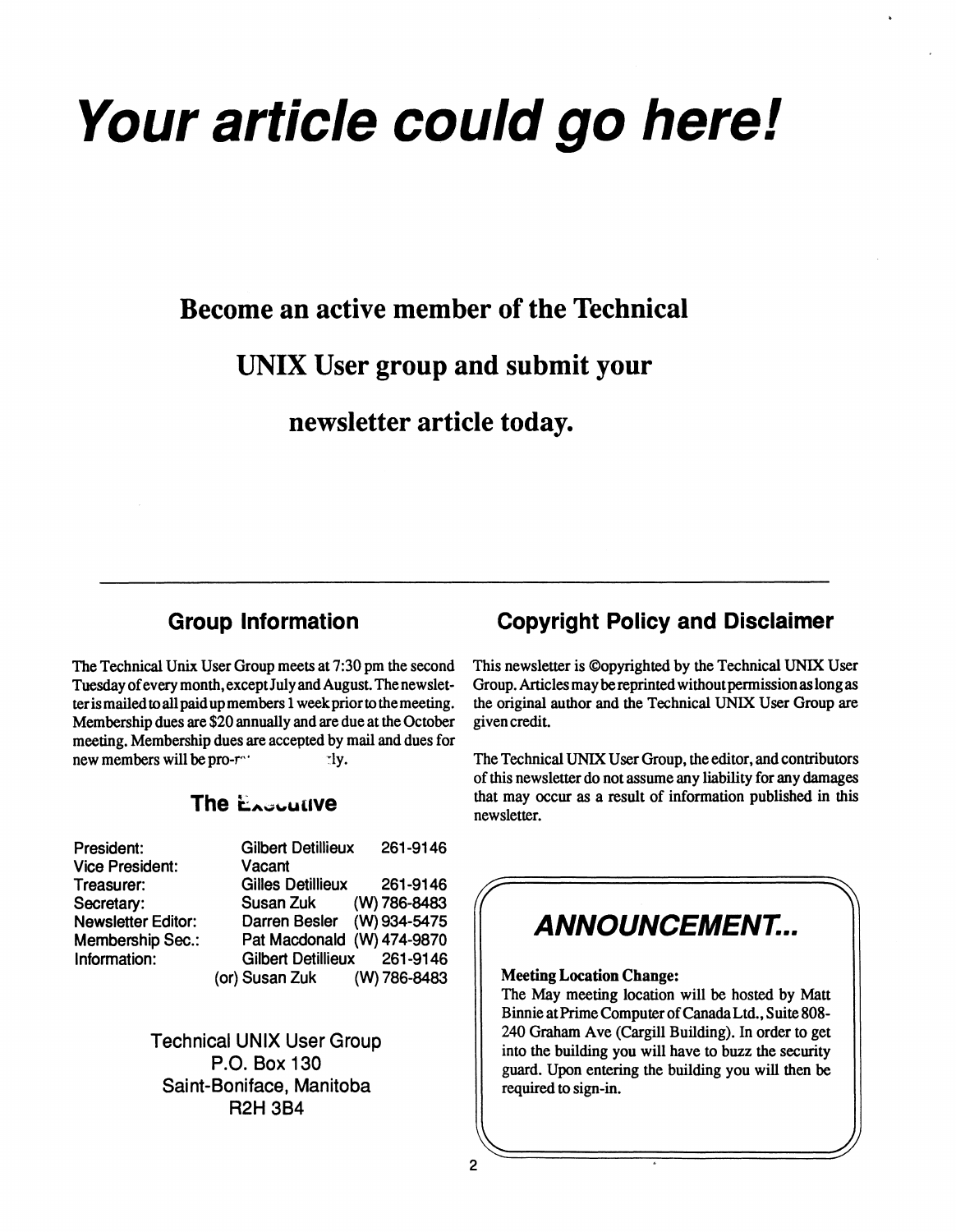## **President's Corner**

*by Gilbert Detillieux, President* 

**Ah spring! The sun shines. The air warms. The streets get (cough!) cleaned at last! I always wait with great anticipation as the temperature climbs past another boundary: 10 degrees, then 15, then 20 (hopefully by the time you read this); and I think \* \*This is what I've been waiting for!• \*** 

**That is also the sort of excitement I feel as our membership**  count climbs past another "boundary." At our last meeting, we **finally reached 30 paid up members. Maybe by the fall we'll reach 50! Who knows? We'll see.** 

**Our last meeting featured a workshop-style presentation on UUCP, where we actually got a connection working between a system at Unisys and one of the Masscomps at the Health Sciences Centre. We were able to transfer mail messages and files back and forth. We still have this all set up and continue to use it to send messages between some members of the executive. One of our goals for the fall is to open this up to all members of the group, and use it for sending news updates about meetings, submitting material for the newsletter, and so on. We will likely be discussing this further at the next executive meeting and at the May users' meeting.** 

**As I write this, I am busy preparing for the Business Show. Our company is one of three companies at the show this year who deal primarily or exclusively in UNIX related products and services. This may be a first for the business show, and is hopefully an indication that UNIX is catching on in Winnipeg. Also encouraging for the group is the fact that all three of these companies are members of TUUG.** 

**This has been another one of those months where a lot of last minute rushing was done to get the newsletter out on time and plan for the next meeting. It seems that everyone in the executive gets busy at more or less the same time. Ah, if only we had a couple more bodies to help out at times like this! Maybe some of you newer members would consider helping out. It's not that much work, it's usually great fun, and it's a good way to get to know more about the group and its members. Remember that elections for the executive are coming up this fall, and that all nominations are welcome. But, more about this at the next meeting.** 

**Speaking of the next meeting, as I write this, we still aren't sure where it will be held. You'11 have to check the front cover of the newsletter to find out. Anyway, the presented topic will likely be a system administration workshop focussing on printer spoolers. We will also open it up to other topics if time permits.** 

**It now looks quite definite that the June meeting (the last one before we take a two month break for the summer) will be a barbecue and outdoor party, and the best part: no business meeting! We still have to work out the details (including confirming thelocation),butyou'dbetterget those lawn chairs ready! I hope we'll have a good turn-out. It should be a lot of fun.** 

**Hope to see you at the next meeting (May 9). A happy springtime to all!** 

## **The fortune file**

**This month's fortune comes care of Darren Besler.** 

**... Now you're ready for the actual shopping. Your goal should be to get it over with as quickly as possible, because the longer you stay in the mall, the longer your children will have to listen to holiday songs on the mall public-address system, and many of these songs can damage children emotionally. For example: ^Frosty the Snowman" is about a snowman who befriends some children, plays with them until they learn to love him, then melts. And \*\*Rudolph the Red-Nosed Reindeer'' is about a young reindeer who, because of a physical deformity, is treated as an outcast by the other reindeer. Then along comes good, old Santa. Does he ignore the deformity? Does he look past Rudolph's nose and respect Rudolph for the sensitive reindeer he is underneath? No. Santa asks Rudolph to guide his sleigh, as if Rudolph were nothing more than some kind of headlight with legs and a tail. So unless**  you want your children exposed to this kind of insensitivity, you should shop quickly.

-- Dave Barry, ''Christmas Shopping: A Survivor's Guide''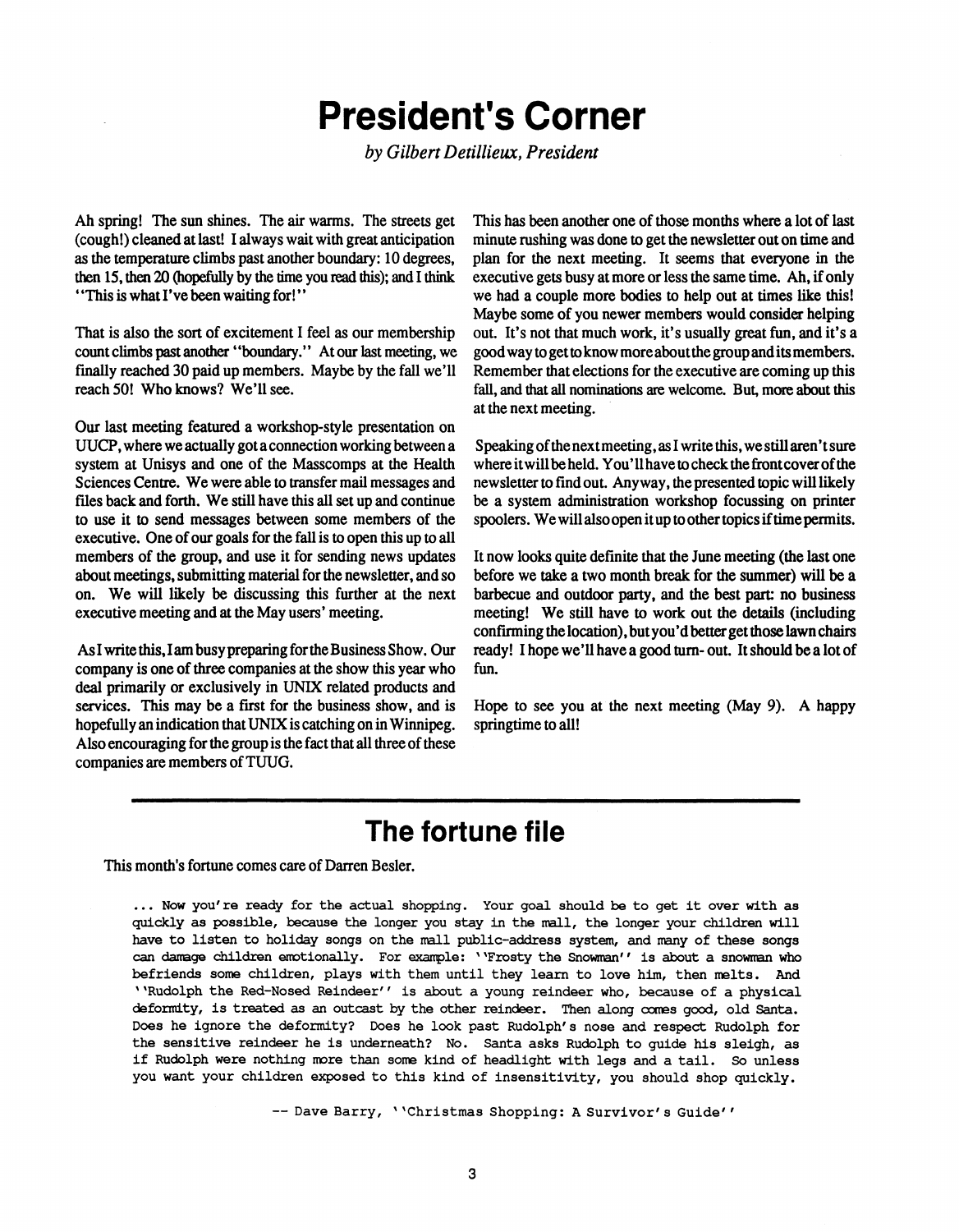## **Comments on Password Aging**

*By David Ferrier* 

[ Ed. - The following was retreived from the Unix-Wizards electronic mailing list The message was addressed from <security%pyrite.rutgers.edu[%pica.army.mil@BRL.MIL>](mailto:pica.army.mil@BRL.MIL) but appears to be authored by David Ferrier <ncc!myrias[!dbf@pyramid.com>.](mailto:dbf@pyramid.com)]

>Resent-Date: Wed, 18 Jan 89 8:46:36 EST >Password aging minimizes the amount of time that your > password is open to attack. You may have a well-chosen > password, but the longer it is >used, the more likely it is that > someone has [obtained it]...

This sounds good, but no matter how they try to justify or explain it, password aging is one of those things that system administrators do that look really good to system administrators, auditors, and security consultants, but in practice does not give enough benefit to justify the tremendous inconvenience and loss of time caused to users and the organization.

Security measures are put in place to prevent losses. If the cost over time of a security measure exceeds the probability of loss over time times the value of the assets, use of the security measure is bad management. Password aging is an example of a security measure, which, except for the CIA or other exceptional organizations, usually costs more to implement than the value of the assets protected.

#### **What does password aging buy you?**

- It helps reduce risk by preventing access to the system and data by unauthorized users.

Examination of past security incidents invariably shows that almost all damage done to systems or data was done by authorized users with passwords, not by the spooks that password aging is supposed to defend against

#### **What are the risks of access by unauthorized users?**

- Theft of machine cycles, unauthorized access to data, unauthorized modification or destruction of data.

In most systems, the wastage of machine cycles by authorized users who are inexperienced or inefficient, or read dozens of USENET articles every day, far exceeds the possible cost of system use arising out of unauthorized access.

As for data: signon passwords are only the first line of defense.

Depending on the system, a user often has limited access to data. Unless unprotected data are not backed up, contain vital trade secrets, or there is no audit trail log generated of modifications to critical data, access by an unauthorized user is not much of a problem-not enough, anyway, to justify the cost of password aging.

**What is the objective improvement to security given by password aging?** 

- Who knows? How can you measure the likelyhood of a password being compromised when it is not changed regularly? A similar study might be done on people with wall safes who do not change the combination on a regular basis.

#### **What is the cost of password aging?**

- Administrative: staffing a responsive corporate security department who can give out new passwords to users who tend to forget theirs when they have to change them regularly.

- User: need to build into project schedules enough slack to allow for loss of productivity due to being unable to access the system because a password has expired.

- Organizational: replacing people who get fed up with the security run-around and leave.

#### **Anything constructive to say about password aging?**

The following concepts came from working with a password aging system used by aToronto computer utility **that prevented**  reuse of any password for 20 cycles. Worse, it even prohibited use of near matches-''moon'' and "fool" for example. Users had to keep a list of old passwords, because as a final diabolical twist, the system only gave you five tries to assign a valid new password when the old one expired, at which point use of your id was suspended.

- If you must have password aging, keep it within reasonable bounds. As with any other corporate program, force the people proposing it to do a cost justification, and make a business case if they can for forcing people all over the company do regular password changes.

- Make sure it is an option that you can control on an individual or departmental basis, so that only people with high risk data or extensive access rights are put to the inconvenience of changing passwords frequently, or at all. This control should extend to the number of generations of old passwords that are kepton file to ensure the new password does not replicate a previous password.

| -- David Ferrier   | Edmonton, Alberta |
|--------------------|-------------------|
| alberta!myrias!dbf | $(403)$ 428 1616  |

[Moderator note: It looks like the upshot of this discussion is that aging isn't really much help...  $_H^*$ ]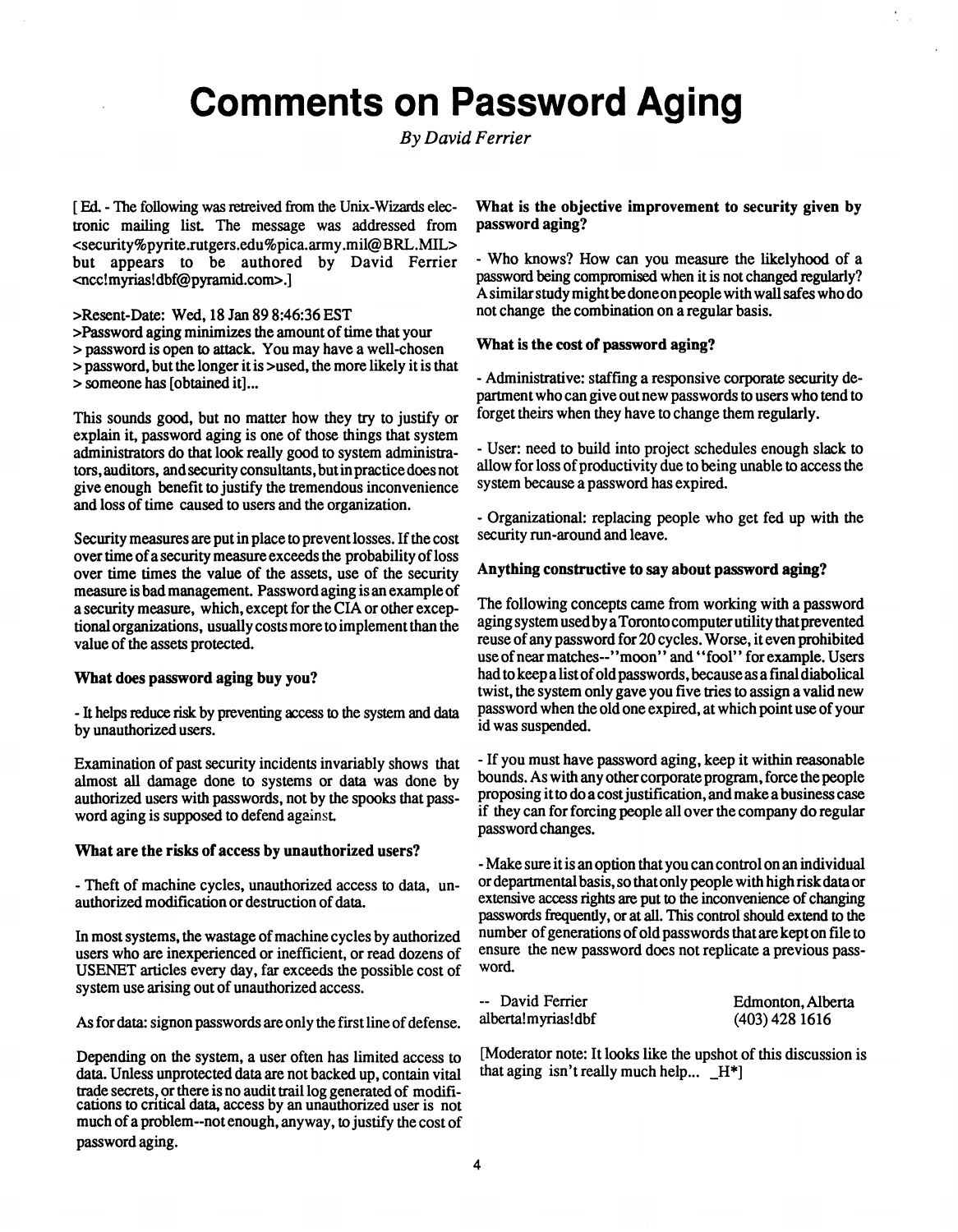## **Securing Your Network**

#### *By Derek Hay*

computer security were the managers and administrator of large or have the ability to change it. The administrator should only micro- computers, there is now a need to implement a security enters their own new unique password. A procedure should be plan. set up so that the system request that passwords be changed after

#### **HARDWARE**

The network system should be located in a secure area away ACCESS TO THE SYSTEM from windows or outside walls. Care should be taken into Now that each user has a log-in

Try not to use workstations that allows data to be stored on a storage device and/or save on a removable media. Terminal cables should be shielded as well as run inside conduit and should not leave the confines of the owners office. Such as running along the suspended ceiling of a common access running along the suspended ceiling of a common access Once a user is logged onto the system, they should be restricted hallway or shaft. Where ever possible, the use of fibre optic only to system resources & files accord hallway or shaft. Where ever possible, the use of fibre optic only to system resources & files according to their user ID, cable should be used, as this is harder to try and tap or splice into. security access level and g cable should be used, as this is harder to try and tap or splice into. security access level and group rating or name. (eg. a user can<br>Position workstations so that passer's-by can not see the only access their own files p

Printers should be centrally located and set up so that confi-<br>dential documents do not print until an authorized person group. actually goes to the print room and redirects the print job to the printer. This person would then be able to oversee the printing printer. This person would then be able to oversee the printing Read, write, and execute status should also be set for each file<br>to assure that no unauthorized personael see the data. Printers on the system by owner, group also should be turned off and/or disabled at night time to assure that no reports are printed unauthorized or left sitting on the that no reports are printed unauthorized or left sitting on the The ability for a user to change groups and to which group they<br>can change to should be closely monitored and periodically

The use of modems should be restricted only to business hours, group's files, and only to personnel who actually need to use the device. If possible, modems should be configured to accept a call, verify

**PASSWORDS** point.<br>Every user on the network should be assigned a user log-in ID as well as a starting password. The users should then set their as well as a starting password. The users should then set their JOB ACCOUNTING<br>own new password the first time they log-on the system. A job accounting log should be keep for every task that is started also not be seen as they are typed in. Care should be taken in the choice of your password. Do not use common names such as system administrator can start, stop, or modify it. your wife's or childs name, or the name of the family pet. A combination of 6 to 8 upper and lower case characters as well

tape it to the bottom of your terminal. No one, including the is brought up to operational control. tape it to the bottom of your terminal. No one, including the is brought up to operational control.

A few year ago, the only people who were concerned about system administrator, should be able to decern yourpassword, mainframe centers. However with today's fast growing pace of be able to start a procedure for a new password where by the user a ninety day or so period has passed by.

from windows or outside walls. Care should be taken into Now that each user has a log-in ID and password, how do we<br>where the main data storage unit is kept, as to assure that it is control what they do once they are logge where the main data storage unit is kept, as to assure that it is control what they do once they are logged on. Firstly each user<br>under an extensive physical security system. should only be allowed to log-in from one particular device. They should not be allowed to log-in from any terminal. If some one needs to use a different terminal periodically the system administrator can set up a temporary ID on the requested terminal.

Position workstations so that passer's-by can not see the only access their own files privately, system utilities and files screens. their group associated name. All common architect files would have a group rating of arch. Thus the file can shared among the

printer for people to read. can change to should be closely monitored and periodically<br>reviewed to see if they still need to have access to a narticular reviewed to see if they still need to have access to a particular

possible, modems should be configured to accept a call, verify All users should enter the system at the same point and then number assign to the caller. the call the call the call the call them back at a telephone form back at a telephone form one form increase in a telephone in a telephone in the log-in area. Users should not be able to jump f number assign to the caller.<br>
number assign to the caller.<br>
noth to enother without first returning to the starting log in path to another without first returning to the starting log-in

Passwords should not be told to anyone, and if they are compro- or attempted to be started. The job should consist of who started mised they should be changed immediately. Passwords should which procedure, at what time, and from which device it was initiated. The log should also be protected so that only the

combination of 6 to 8 upper and lower case characters as well All though not all current micro-computer networks have the as numeric symbols should be used. If at all possible, the ability to provide all of the mentioned s password can be randomly generated by the computer. Involved emost of these options. As technology advances, and we are able to port main-frame operating systems down to the micro world, the need for a well maintained system will be a top Once a password is set, it should not be written down or kept in micro world, the need for a well maintained system will be a top a non-encrypted form on the computer system. Please do not priority and should be carefully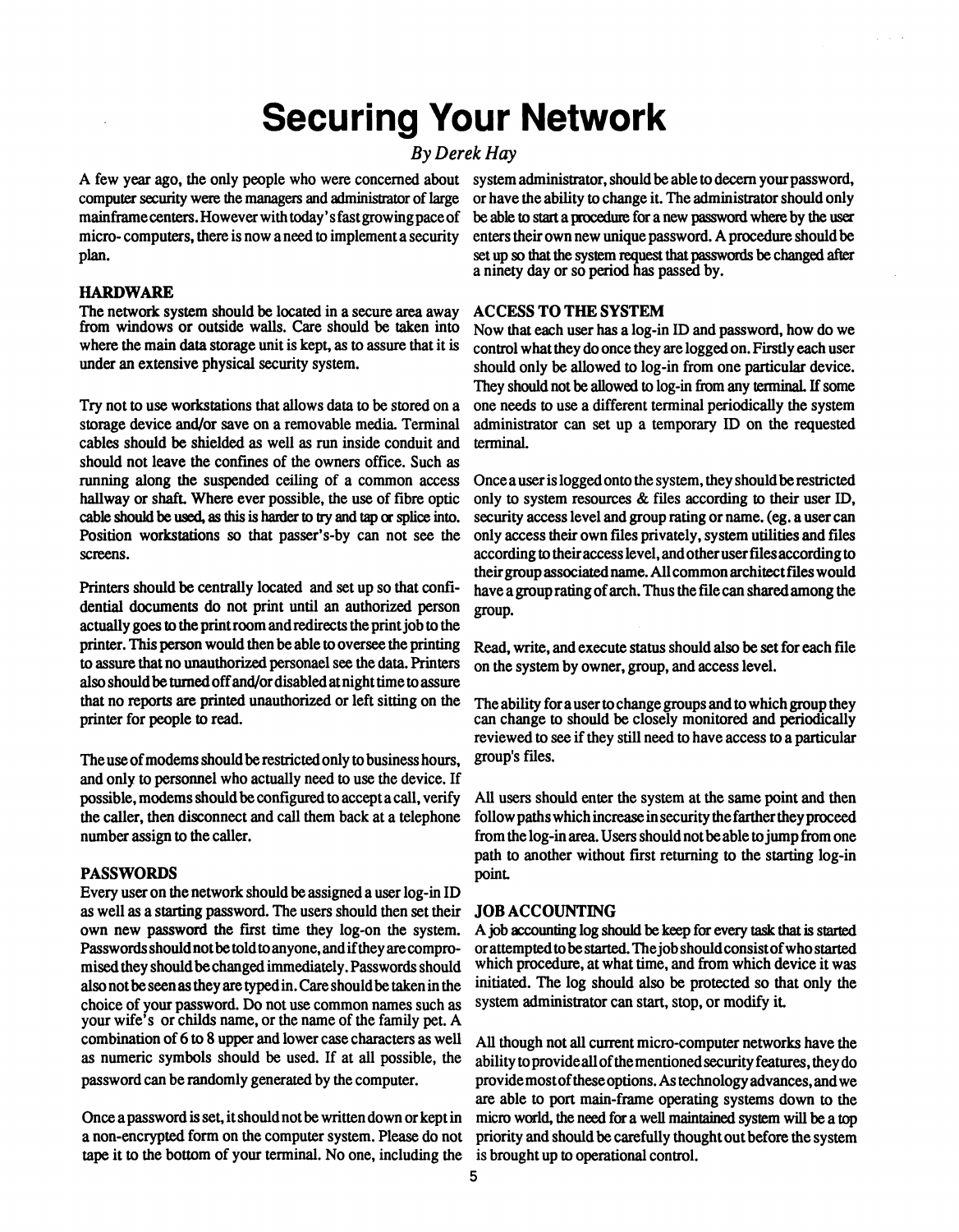

### **Minutes From the Business Meeting April 11, 1989**

#### **1. Minutes:**

**MOTION: (Susan Zuk) The minutes from the March 14th, 1989 meeting be approved.** 

**SECONDED: (Paul Hope)** 

**In Favour: 16 Opoosed: 0 Carried** 

#### **2. Membership Report:**

**We now have a total of 30 paid members. The membership list is being included in May's newsletter.** 

#### **3. Newsletter Report:**

**Note that the April newsletter included shell program listings. Please submit articles and thank you Derek for your submission.** 

**4. Treasurers Report:** 

**Financially we are in doing well and shouldn't have to increase membership fees for next year.** 

#### **5. Miscellaneous:**

**A discussion was held on forming a special interest group (SIG) next year. This special interest group would be for people interested in the marketing side of UNIX. Such things as standards, who's doing what and what UNIX projects are going on in Winnipeg would be topics discussed. The idea will be discussed, by the executive, over the , summer break and then brought to the general membership in the fall. Anyone interested in either forming the SIG or becoming involved should let someone on the executive know.** 

**Note: The SIG meetings should be separate from those of the technical group but each SIG would have their own report in the newsletter.**